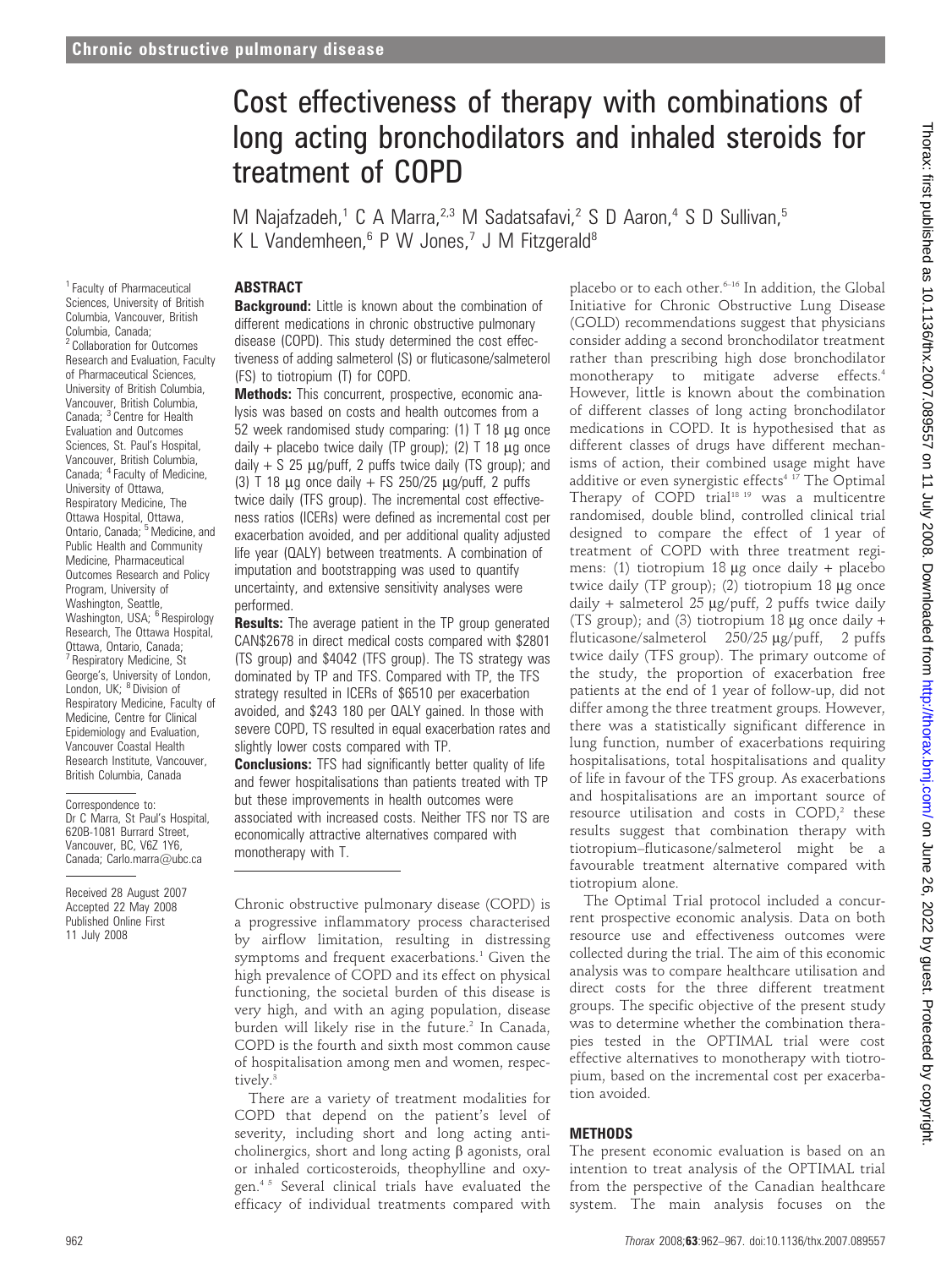|             |  |  |  | <b>Table 1</b> Unit costs (2006 CAN\$) for each component of resource |
|-------------|--|--|--|-----------------------------------------------------------------------|
| utilisation |  |  |  |                                                                       |

| <b>Item</b>                                | Value<br>(2006 CAN\$) | <b>Unit</b>    | <b>Reference</b>                                   |
|--------------------------------------------|-----------------------|----------------|----------------------------------------------------|
| Telephone to MD/healthcare<br>professional | 14.6                  | Per call       | MSP <sup>28</sup>                                  |
| Urgent respiratory care visit<br>in home   | 67.4                  | Per visit      | MSP <sup>28</sup>                                  |
| Urgent MD visit                            | 85.1                  | Per visit      | $MSP^{28}$                                         |
| Urgent ED visit                            | 255.8                 | Per visit      | Chapman <sup>27</sup>                              |
| Hospitalisation                            | 593.2                 | Per day        | VGH fully allocated<br>cost model                  |
| ICU admission                              | 2337.5                | Per day        | VGH fully allocated<br>cost model                  |
| Tiotropium 18 µg                           | 2.25                  | Per<br>capsule | <b>Pharmanet Drug</b><br>Master List <sup>26</sup> |
| Salmeterol 25 µg                           | 0.44                  | Per puff       | <b>Pharmanet Drug</b><br>Master List <sup>26</sup> |
| Fluticasone/salmeterol 250/25 μg           | 1.16                  | Per puff       | <b>Pharmanet Drug</b><br>Master List <sup>26</sup> |

Costs of more than 40 different medications administered during exacerbations were all taken from the British Columbia Pharmanet database.

ED, emergency department; ICU, intensive care unit; VGH, Vancouver General Hospital.

incremental cost per exacerbation avoided. The other outcome studied was the incremental cost per quality adjusted life year (QALY) gained. The time horizon of the analysis was 1 year, in line with the follow-up duration of the OPTIMAL study.

The design, patient recruitment, methods and results of the OPTIMAL trial have been described elsewhere.18 19 The study included 449 patients with moderate to severe COPD from 27 Canadian academic and community medical centres. To be enrolled, patients had to have experienced at least one exacerbation prompting medical intervention in the year preceding randomisation, have had a history of 10 pack-years or more of cigarette smoking and moderate or severe airflow obstruction defined as post-bronchodilator forced expiratory volume in 1 s (FEV<sub>1</sub>)  $<$  65% predicted. The primary outcome measure was the proportion of patients who experienced a respiratory exacerbation within 52 weeks of randomisation. Respiratory exacerbations were defined as a sustained worsening of patient's respiratory condition, from the stable state and beyond normal day to day variations, necessitating use of oral or intravenous corticosteroids or antibiotics. The study was designed to detect an 18% risk difference with alpha = 0.05, and 80% power, and with the provision of 5% dropouts. Quality of life was assessed by SGRQ at baseline and at four follow-up visits, 4, 20, 36 and 52 weeks after randomisation.

#### Handling missing data

An important aspect of economic evaluations conducted alongside a clinical trial is how to deal with missing data due to attrition. In the OPTIMAL trial, 13.4% of patients had

Table 2 Results of the base case analysis (with 95% CI)

incomplete follow-up (excluding patients who died). Partially observed longitudinal data may introduce bias into the estimation of the costs and effectiveness<sup>20</sup> and several rigorous approaches to rectify this issue have been described.<sup>21 22</sup> We followed recommendations by Oostenbrink<sup>22</sup> and Briggs and colleagues, $23$  and the International Society for Pharmacoeconomics and Outcomes Research.<sup>24</sup> in dealing with missing cost and effectiveness data. We divided the whole follow-up period into discrete time intervals and used a combination of imputation and bootstrapping to quantify uncertainty caused by missing values and the finite study sample size. For each patient, the last period in which the patient had been followed was determined separately for costs and effectiveness outcomes. We used propensity scores, stratified by treatment group, for imputing the missing costs and effectiveness data caused by attrition.<sup>25</sup> Covariates used to calculate the propensity scores were age, gender, study site, number of exacerbations in the preceding year, baseline  $FEV<sub>1</sub>$ and the value of the missing variable in the preceding period.

# **Costs**

Healthcare utilisation was systematically collected for each patient according to the study protocol. The major resource categories were the study drugs, exacerbation related medications, nursing and respiratory care visits at home, physician and emergency room visits, and hospital or ICU admissions. Among non-COPD related resource utilisation, only the number of hospitalisations for each patient was recorded. The base case analysis therefore considered only COPD related costs. Non-COPD related hospitalisation costs were included in the sensitivity analysis. Protocol driven costs such as the costs of prescheduled follow-up visits were excluded from the analysis.

A unit cost was assigned for each component of resource utilisation (table 1). The price of medications, including the study drugs and medications used to treat exacerbations, were based on the prices the provincial government reimburses under the drug coverage programme.<sup>26</sup> All medications for exacerbations were recorded by drug name and duration, enabling the accurate calculation of costs for each patient. The daily cost of hospitalisation for COPD patients was taken from the fully allocated cost model of a tertiary care hospital in Vancouver. The cost of an emergency room visit for a COPD exacerbation was based on the report by Chapman and colleagues.27 All other unit costs were based on the fee-forservice rates of the British Columbia Medical Services Plan.<sup>28</sup> All costs were inflated to 2006 Canadian dollars using the consumer price index reported by Statistics Canada.<sup>29</sup> Because the period of data collection covered only 1 year, no discounting was necessary. The analysis was performed from the third party payer perspective, and no indirect medical costs or outof-pocket costs were included.

|                                           | TP                        | TS                               | TFS                          |
|-------------------------------------------|---------------------------|----------------------------------|------------------------------|
| Cost (2006 CAN\$)                         | 2678 (1950 to 3536)       | 2801 (2306 to 3362)              | 4042 (3228 to 4994)          |
| Exacerbations per year                    | 1.56 (1.34 to 1.81)       | 1.69 (1.47 to 1.94)              | 1.35 (1.16 to 1.55)          |
| <b>QALY</b>                               | 0.7092 (0.6953 to 0.7228) | 0.7124 (0.6931 to 0.7310)        | 0.7217 (0.7034 to 0.7389)    |
| Adjusted incremental QALY*                | 0 (reference)             | $-0.0052$ ( $-0.0088$ to 0.0032) | $0.0056$ (-0.0142 to 0.0251) |
| Incremental cost per exacerbation avoided | Reference                 | Dominated                        | 6510                         |
| Incremental cost per QALY                 | Reference                 | Dominated                        | 243180                       |

\*Incremental QALYs are adjusted for the baseline utility using a linear regression model.

CAN\$, Canadian dollars; TFS, tiotropium+fluticasone/salmeterol; TP, tiotropium+placebo; TS, tiotropium+salmeterol; QALY, quality adjusted life years.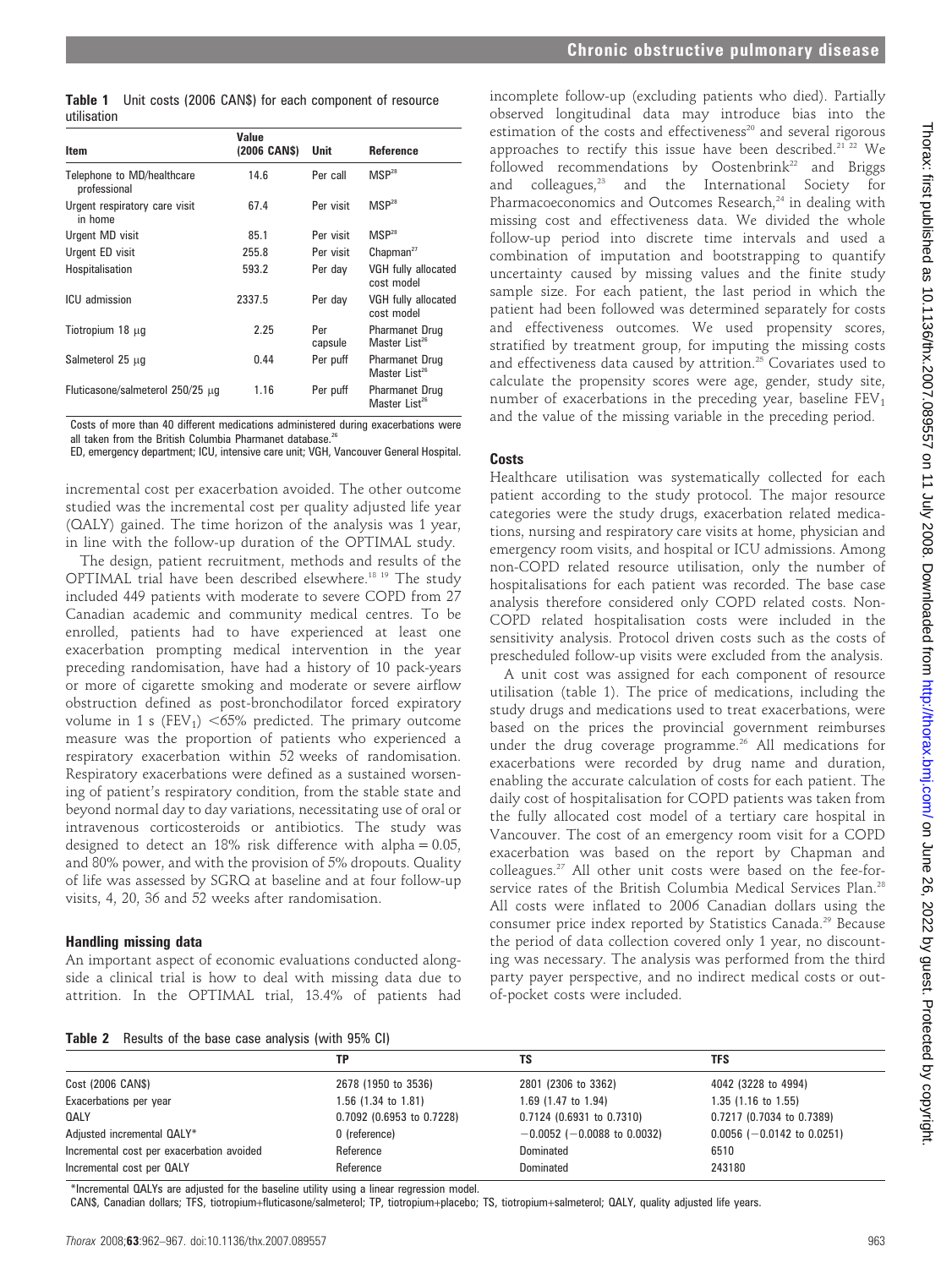

Figure 1 Breakdown of costs (2006 CAN\$) for each treatment arm. ED, emergency department; TFS, tiotropium+fluticasone/salmeterol; TP, tiotropium+placebo; TS, tiotropium+salmeterol.

## Effectiveness outcomes

The total number of exacerbations and total QALYs were calculated for each treatment arm. Utilities were calculated from the SGRQ scores according to the algorithm published by Meguro.30 This algorithm divides each of the three domains of the SGRQ (symptoms, activity, and impact) into three levels and assigns a disutility weight for each level. For each patient at each time period, utility was calculated either from the SGRQ score at that time interval (if measured at that interval) or by linearly interpolating the SGRQ scores from the adjacent follow-up visits. The calculated QALYs were adjusted for the estimated baseline utilities using a linear regression model.<sup>31</sup>

# **Mortality**

Sixteen patients died during the trial. Two deaths occurred between 12 months and 13 months after randomisation and these were not in the time horizon of this analysis. Among the remaining deaths, three were in the TP group, six in the TS group and five in the TSF group. By definition, all costs and utilities after death were set to zero. However, for exacerbation rate as the effectiveness outcome, setting zero costs and zero effectiveness after death would reward the treatment arm with excess mortality. Therefore, for this outcome, we treated the death events as attrition (forced dropout). Alternative scenarios regarding mortality were explored in the sensitivity analysis.

# Cost effectiveness analysis

The incremental cost effectiveness ratio (ICER) was calculated for each effectiveness outcome, for TS and TFS versus TP and also for TFS versus TS groups. Uncertainty in the estimation of the costs and effectiveness were modelled by nested imputation and bootstrapping. In each cycle, the missing values were imputed and the complete dataset was bootstrapped within each treatment group. This method accounts for the uncertainty due to both the missing values and the finite study sample size. For each run of imputation and bootstrapping, we calculated (for each patient) the total cost, QALY and number of exacerbations. These outcomes were then averaged for patients within each treatment arm. The contribution of different cost components (MD/emergency department visits, hospital/ICU admission, study treatments and exacerbation medications) to total costs was also evaluated. Expected value

(mean) of the cost and effectiveness outcomes along with their confidence intervals, plots on the cost effectiveness plane and cost effectiveness acceptability curves were generated based on 10 000 iterations of nested imputation/bootstrapping. Fiellers' method was used to generate 95% confidence ellipses for the joint distribution of cost and effectiveness outcomes.<sup>32</sup>

# Sensitivity analysis

Various assumptions and scenarios were evaluated in the one way sensitivity analyses. Firstly, we restricted the dataset to patients for whom all data on costs and effectiveness were available (complete case scenario). This would eliminate the uncertainty caused by missing values. However, as patients who do not complete their follow-up are often those with more severe disease, it was expected that the complete case analysis would underestimate costs and overestimate effectiveness outcomes. Another sensitivity analysis included non-COPD related hospitalisation costs. Daily costs of non-COPD related hospitalisation was modelled as equal to the average daily cost of hospital stay for surgery and medicine wards. Sensitivity analysis also included the calculation of outcomes in subgroups of patients defined by COPD severity (according to the GOLD criteria4 ). As the administration of SGRQ was performed on predetermined visits and often not during patients' exacerbations, we felt that it might have failed to capture the effect of exacerbations in quality of life. Therefore, in another analysis, utility loss during exacerbations was modelled by lowering patients' utilities by 15% and 50% during mild/moderate and severe exacerbations, respectively.<sup>33 34</sup> Severe exacerbation was defined as one that requires hospitalisation. Finally, two alternative approaches in estimating exacerbations in those who died were evaluated in sensitivity analysis. In the first approach, it was assumed that if patients had survived, they would have no more exacerbations during the follow-up period. In the second approach, it was assumed that patients would have no more exacerbation free periods had they survived to the end of the follow-up.

# RESULTS

Total costs, rate of exacerbation and QALYs stratified by each of the treatment arms, and the ICERs comparing nondominated strategies with each other, are reported in table 2. When the exacerbation rate was the effectiveness outcome, the TS strategy was dominated by TP as it resulted in higher costs and a higher rate of exacerbations. The ICER for avoiding one exacerbation was \$6510 for TFS compared with TP.

After adjusting QALYs for the baseline utilities in each group, the incremental QALYs of TS and TFS versus TP decreased from 0.0032 to  $-0.0052$  and from 0.0125 to 0.0056, respectively, reflecting the lower utility at the start of the trial for the TP group. The 95% confidence intervals of the adjusted incremental QALYs for both TFS versus TP and TS versus TP crossed zero, indicating that the observed QALYs were not significantly different from that of the TP strategy for both alternative treatments. When the adjusted QALY was the health outcome, the TS was dominated compared with TP because of its higher costs and lower effectiveness. The ICER of TFS versus TP was \$243 180 per one QALY gained.

The cost components contributing to the overall COPD related costs in each group are shown in fig 1. Overall, the higher cost of study drugs in the TFS and TS groups was only partially offset by the lower costs in some other components (mainly ICU admissions and MD visits) compared with the TP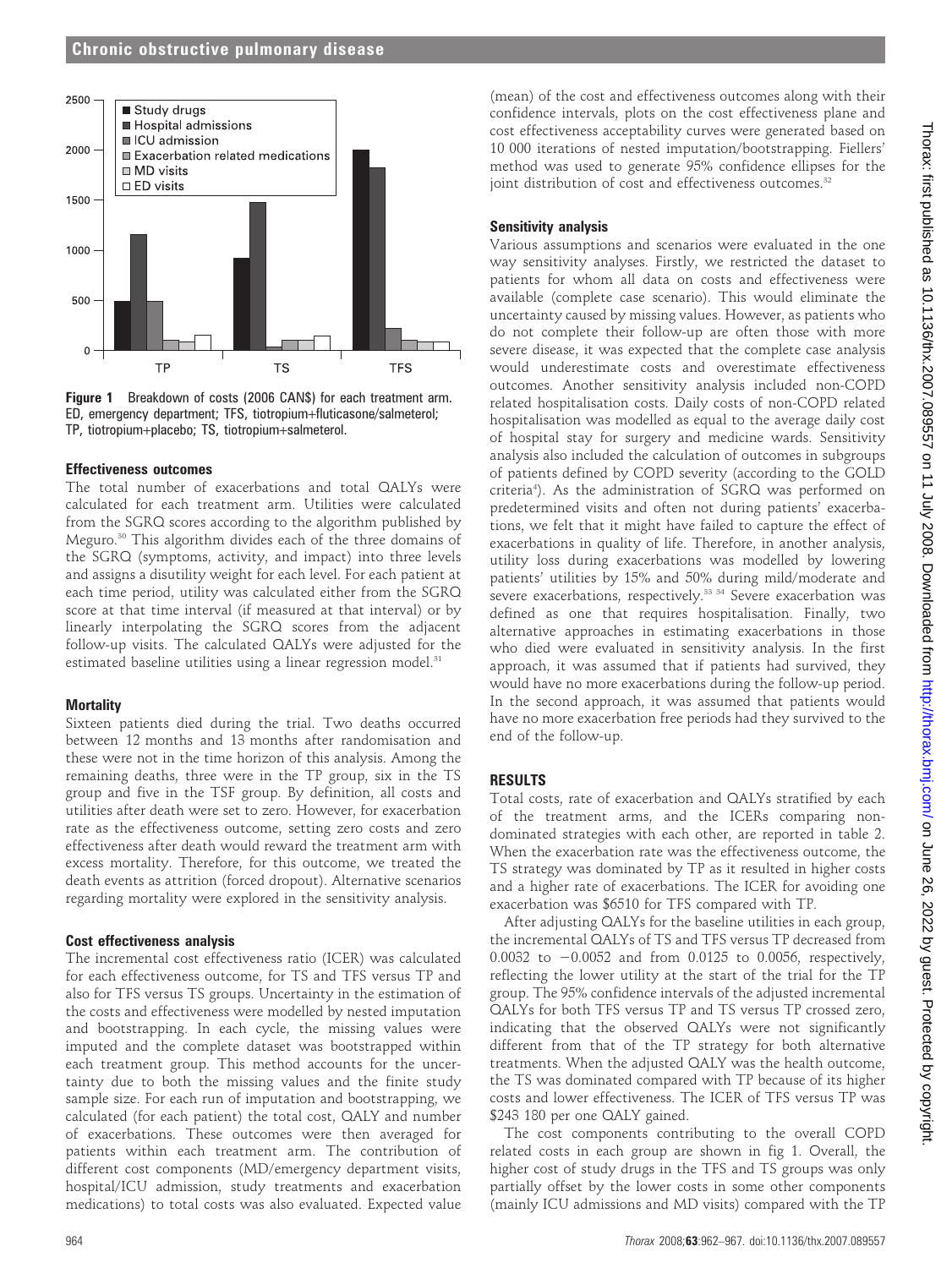

Figure 2 Cost effectiveness plane depicting the 95% confidence ellipses of incremental cost and effectiveness for mutual comparisons between tiotropium+fluticasone/salmeterol (TFS) and tiotropium+placebo (TP). Effectiveness outcomes are exacerbation avoided (A) and QALY (B). CAN\$, Canadian dollars; QALY, quality adjusted life years.

group. Despite the fact that patients in the TFS group had significantly lower probability of hospitalisation, the total hospitalisation cost was higher in the TFS group. This was because of an extraordinary long length of stay for one patient in the TFS group who was hospitalised from day 36 until his death at day 251 (215 days of hospitalisation). When this patient was removed from the analysis, the COPD related hospitalisation costs reduced by \$568 (to \$1256) for the TFS group, and the ICER of TFS versus TP decreased to \$3876 per one exacerbation avoided and \$145 756 per QALY gained.

# Sensitivity analysis

Since for both outcomes TS was dominated by TP, the TS strategy was dropped from further cost effectiveness analyses. Results of the bootstrap/imputation sensitivity analysis are shown in fig 2 (cost effectiveness plane) and fig 3 (cost effectiveness acceptability curve). For the willingness to pay of \$6000 per exacerbation or less, treatment with tiotropium alone had the highest probability of being the most cost effective option. When QALYs were the effectiveness outcome, treatment with tiotropium alone had a higher probability of being the best option compared with the other treatments over the whole range of the willingness to pay values analysed (\$Can 0–400 000). At the conventional value of \$50 000 per QALY, monotherapy with tiotropium had an 80% probability of being the most cost effective strategy compared with the alternatives.

Results of one way sensitivity analyses are presented in table 3. Results were generally robust to the different assumptions explored in the one way sensitivity analysis. Costs in the TS group fell slightly below the costs of the TP group when the data were limited to the complete cases, when non-COPD hospitalisations were included in the costs and in patients with severe COPD. The ICER per exacerbation avoided of TFS versus TP varied from a minimum of \$3332 in complete case analysis to more than \$47 000 when one exacerbation was assigned to each period after death.

# **DISCUSSION**

Using data from a relatively large, multicentre clinical trial, this study showed that a combination of salmeterol or fluticasone/ salmeterol with tiotropium did not seem to be cost effective. The incremental cost effectiveness ratio was more than \$6000 for one exacerbation avoided when fluticasone/salmeterol was added to monotherapy with tiotropium. Similarly, the incremental cost effectiveness ratio was more than \$200 000 per QALY gained when fluticasone/salmeterol was added to monotherapy with tiotropium. This is despite the fact that exacerbation rates were somewhat lower, and quality of life was significantly higher in the TSF group compared with the two other groups.

There is uncertainty in the findings. For instance, considering the QALY as the effectiveness outcome, and using the conventional effectiveness value of \$50 000 per QALY, the





Value of ceiling ratio (CAN\$)

Value of ceiling ratio (CAN\$)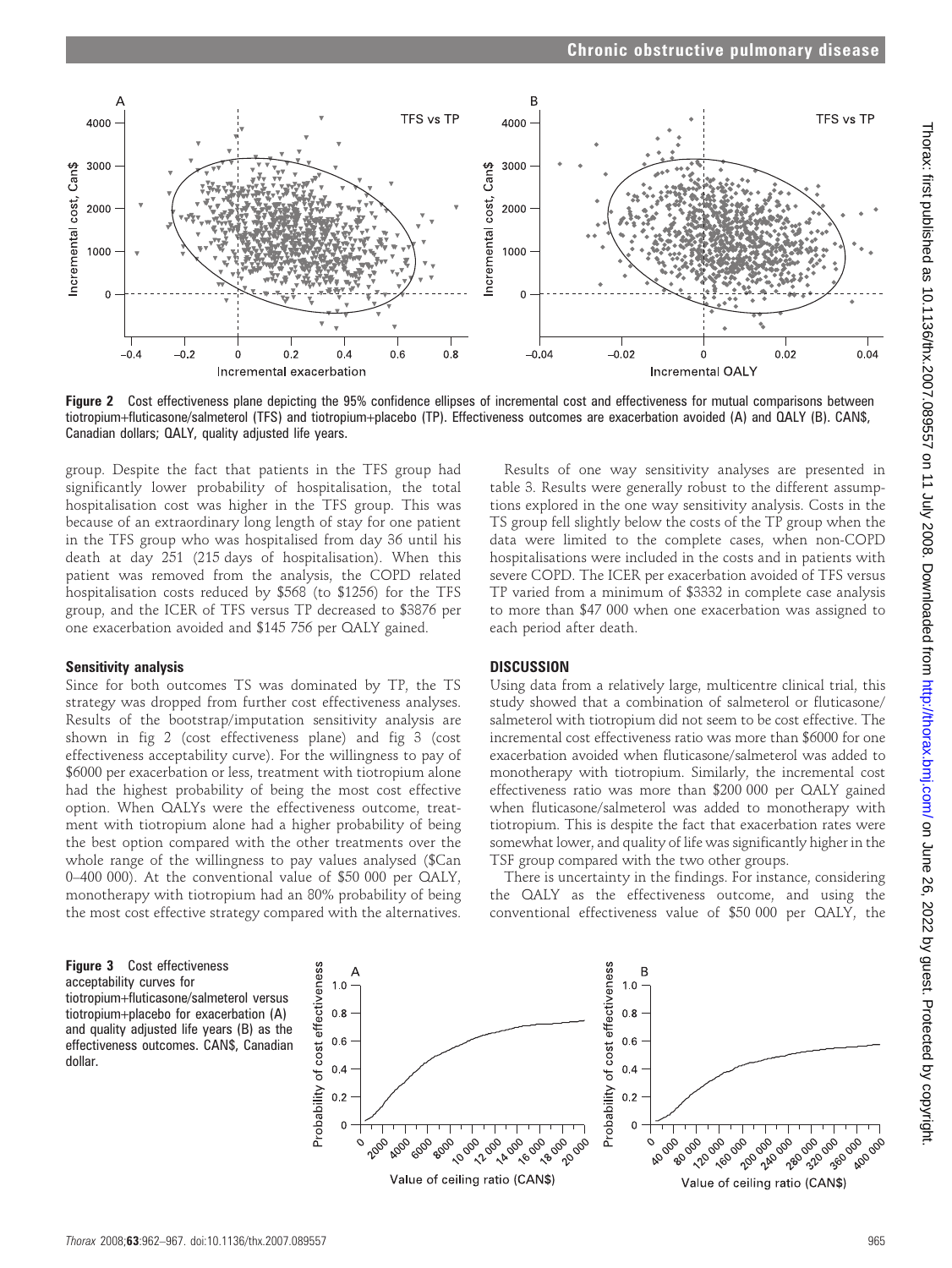| Table 3 Results of one way sensitivity analyses |
|-------------------------------------------------|
|-------------------------------------------------|

| Scenario*                                                                   | <b>Outcomes</b>           | <b>TP</b> | ΤS        | <b>TFS</b> |
|-----------------------------------------------------------------------------|---------------------------|-----------|-----------|------------|
| Complete case $(n = 360)$                                                   | Cost                      | 2848      | 2786      | 3800       |
|                                                                             | <b>QALY</b>               | 0.7016    | 0.7160    | 0.7301     |
|                                                                             | <b>Adjusted QALY</b>      | 0         | 0.00312   | 0.01665    |
|                                                                             | Exacerbation              | 1.52      | 1.60      | 1.24       |
|                                                                             | Cost/exacerbation avoided | Reference | 865       | 3332       |
|                                                                             | Cost/QALY                 |           | Dominant  | 57 142     |
| Non-COPD related                                                            | Costs                     | 3846      | 3528      | 5004       |
| Hospitalisations included                                                   | Cost/exacerbation avoided | Reference | 2958      | 5463       |
|                                                                             | Cost/QALY                 |           | 342 484   | 96 271     |
| Zero exacerbations after death                                              | Exacerbation              | 1.52      | 1.64      | 1.28       |
|                                                                             | Cost/exacerbation avoided | Reference | Dominated | 4123       |
| One exacerbation for each period after death†                               | Exacerbation              | 1.65      | 1.84      | 1.64       |
|                                                                             | Cost/exacerbation avoided | Reference | Dominated | 47 768     |
| Severe COPD (FEV <sub>1</sub> $\leqslant$ 50% predicted):                   | Cost                      | 2790      | 2711      | 4121       |
|                                                                             | <b>QALY</b>               | 0.6924    | 0.6866    | 0.7021     |
|                                                                             | Adjusted QALY             | 0         | $-0.0031$ | 0.0096     |
|                                                                             | Exacerbation              | 1.82      | 1.82      | 1.51       |
|                                                                             | Cost/exacerbation avoided | Reference | Dominant  | 4293       |
|                                                                             | Cost/QALY                 |           | 25 483    | 141 979    |
| Moderate COPD (50% $\leq$ FEV <sub>1</sub> $\leq$ 65% predicted) $\ddagger$ | Cost                      | 1402      | 2341      | 2701       |
|                                                                             | <b>QALY</b>               | 0.7241    | 0.7567    | 0.7600     |
|                                                                             | Adjusted QALY             | 0         | 0.0032    | 0.0096     |
|                                                                             | Exacerbation              | 1.01      | 1.34      | 0.94       |
|                                                                             | Cost/exacerbation avoided | Reference | Dominated | 18 591     |
|                                                                             | Cost/QALY                 |           | 289 509   | 139 218    |
| Disutility during exacerbation                                              | <b>QALY</b>               | 0.7031    | 0.7064    | 0.7207     |
|                                                                             | <b>Adjusted QALY</b>      | 0         | $-0.0094$ | 0.0073     |
|                                                                             | Cost/QALY                 | Reference | Dominated | 139 459    |

\*For each scenario, only the outcome(s) that might be affected by the new assumption are reported.

{The ICER in this scenario could be interpreted as cost per one exacerbation free period (28 days) achieved.

{According to the GOLD criteria:<sup>4</sup> severe COPD was defined as observed over predicted FEV1 of more, less than or equal to 50% of predicted.

COPD, chronic obstructive pulmonary disease; FEV<sub>1</sub>, forced expiratory volume in 1 s; ICER, incremental cost effectiveness ratio; TP, tiotropium+placebo; TS, tiotropium+salmeterol; TFS, tiotropium+fluticasone/salmeterol; QALY, quality adjusted life years.

probability that monotherapy with tiotropium is the most cost effective choice is 80%. As no other clinical trial has examined similar combinations of medications, we believe this is the only information available to the decision maker on choosing among the treatments examined here. This signifies the need for more studies evaluating the effectiveness of these treatment regimens in patients with COPD. It is also noteworthy that subgroup analyses revealed that treatment with TS was cost effective in patients with severe COPD. However, patients in this group had an equal rate of exacerbations with only slightly lower costs compared with patients in the TP group, causing considerable uncertainty in this finding.

An incremental cost per exacerbations avoided is somewhat more difficult to interpret than the incremental cost per QALY. In the absence of any studies that measure the willingness of society to pay for each exacerbation avoided, such ICERs can only be compared with similar figures in other cost effectiveness studies. Oostenbrink et al estimated the ICER of tiotropium over ipratropium to be  $\epsilon$ 667 per exacerbation avoided,<sup>35</sup> which is significantly lower than the ICERs for the same outcome in our study. In a 5 year decision analytic model of COPD, Ruttenvan Mölken et al estimated the ICER of an exacerbation free month for tiotropium versus salmeterol and salmeterol versus ipratropium to be  $\epsilon$ 360 and  $\epsilon$ 1711, respectively.<sup>36</sup> This value is also remarkably lower than the ICER for an exacerbation free period in our study.

The strength of this analysis includes prospective collection of data on both resource use and effectiveness outcomes, which

should have minimised the bias that would result in retrospective data collection. The nested imputation and bootstrapping used in this analysis enabled full incorporation of the uncertainty resulting from missing values and limited sample size of the study.

There are some limitations of our analysis. Estimation of utility values was based on a disease specific questionnaire using a newly developed algorithm, which has not been independently validated. As the indirect costs (eg, productivity loss) were not systematically gathered in the OPTIMAL study, the cost effectiveness analysis could not be performed from a societal perspective, as recommended by several authorities<sup>37 38</sup> However, productivity losses are likely to be minimal in this elderly population with advanced COPD, as the vast majority of these patients are no longer working. Among the non-COPD related resource utilisation, only hospitalisations were recorded. Deciding whether a particular event with its associated costs is COPD related or not could be difficult at times and the decision will inevitably be subjective to some extent, although such discretion was made by a physician blinded to the treatments.

Another shortcoming of this analysis, like the majority of economic evaluations conducted alongside clinical trials, is the difference in the management of patients in reality and in the carefully controlled setting of a clinical trial. For instance, patients in the OPTIMAL study received a specific recommendation on the usage of other COPD related medications and received regular follow-up visits. Such protocol specific management options might have had an impact on the observed